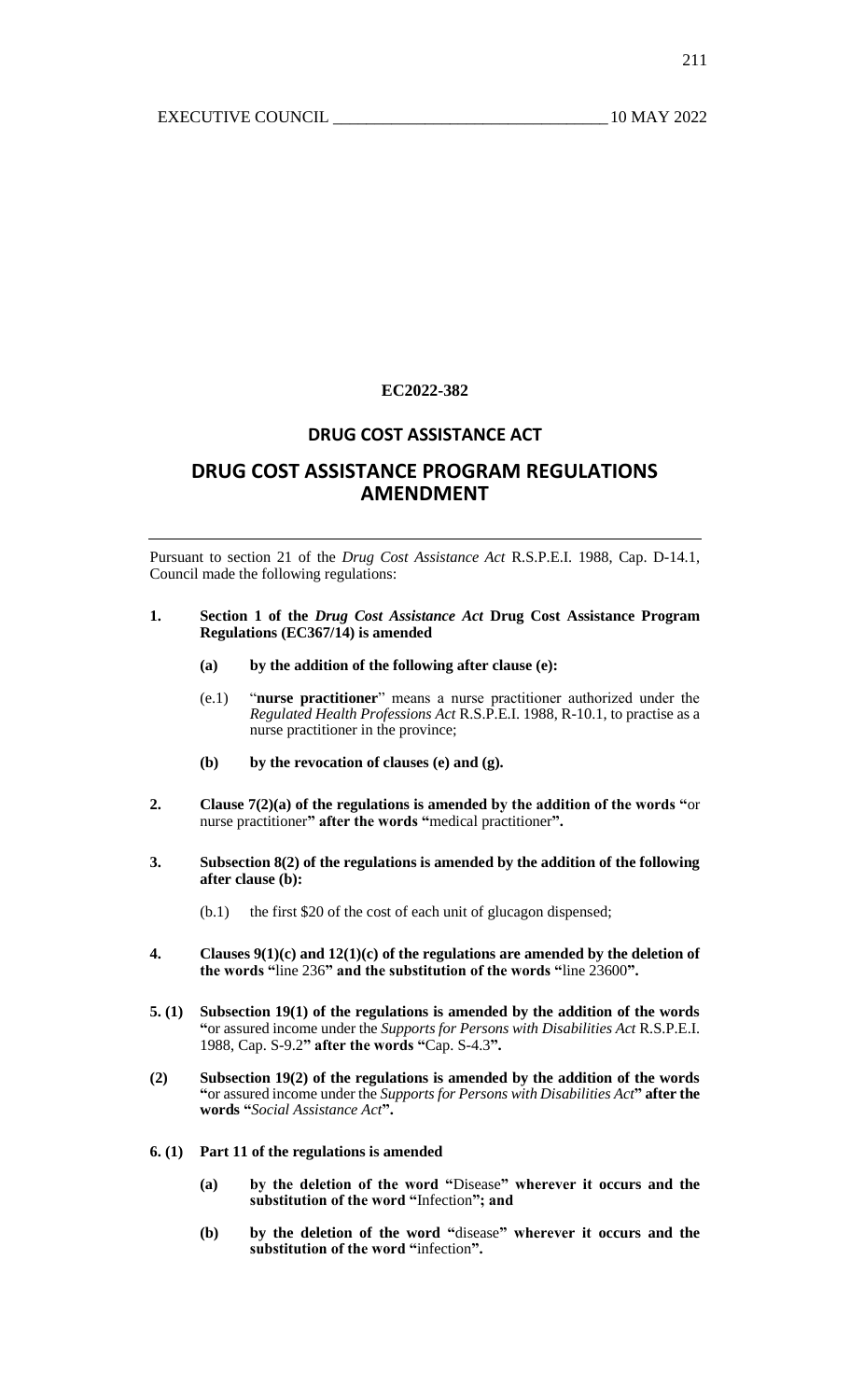212

- **(2) Section 31 of the regulations is amended by the addition of the words "**or nurse practitioner**" after the words "**medical practitioner**" wherever they occur.**
- **7. Part 12 of the regulations is revoked and the following substituted:**

## **PART 12**

## **Substance Use Harm Reduction Drug Program**

## **33. Definitions**

### In this Part,

- (a) "**Program**" means the Substance Use Harm Reduction Drug Program established under this Part;
- (b) "**substance**" means alcohol or an opiate.

## **34. Establishment of program**

(1) There is hereby established a program under the Plan entitled the Substance Use Harm Reduction Drug Program.

#### **Eligibility criteria**

- (2) A resident is entitled to benefits under the Program if
	- (a) a medical practitioner or nurse practitioner recommends drug therapy for the resident for substance dependency; and
	- (b) the resident is entitled to payment for basic health service benefits under the *Health Services Payment Act* and the *Hospital and Diagnostic Services Insurance Act*.

### **Cessation of eligibility**

- (3) An eligible person ceases to be eligible for benefits under the Program and the person's coverage ceases on the earliest day that
	- (a) the person leaves the province to establish residence in another province or country;
	- (b) a medical practitioner or nurse practitioner no longer recommends drug therapy for the person for substance dependency; or
	- (c) the person ceases to be entitled to payment for basic health service benefits under the *Health Services Payment Act* and the *Hospital and Diagnostic Services Insurance Act*.

### **Transitional**

(4) A person who was enrolled in the Opioid Replacement Therapy Drug Program as it was established under this Part on May 31, 2022, is deemed to be enrolled in this Program on and after June 1, 2022, until the person ceases to be eligible for benefits under subsection (3).

## **35. Benefits**

(1) The benefits under the Program include drug therapy for substance dependency.

### **Eligible cost payable**

(2) Subject to any requirements set out in the formulary, the Program shall pay to or on behalf of an eligible person the eligible cost of the benefit claimed.

## **8. Subsection 36(1) of the regulations is revoked and the following substituted:**

## **36. Definitions**

## (1) In this Part,

- (a) "**dependant**" means a child of a person or the person's spouse, who
	- (i) is under 19 years of age and does not have a spouse, or
	- (ii) is 19 years of age or over but under 25 years of age, is a full-time student and does not have a spouse;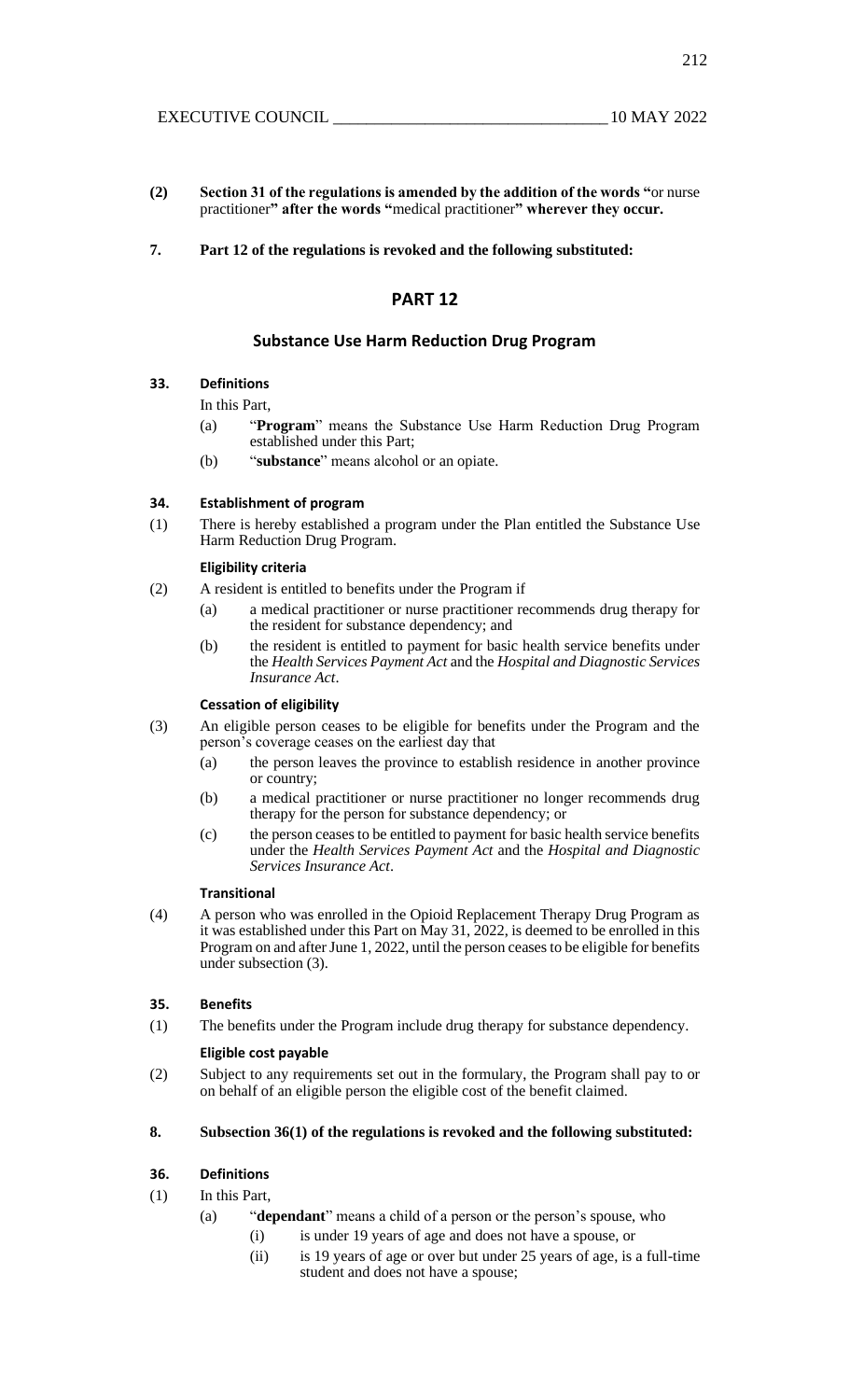- (b) "**household**" means a person, the person's spouse, if the person has a spouse, and any dependants;
- (c) "**household income**" means the total income of the persons in a household, other than any dependents, calculated in accordance with Schedule E;
- (d) "**program**" means the Insulin Pump Program established under this Part;
- (e) "**year**" in relation to the program, means a period of 12 months commencing on the date of enrolment or anniversary of enrolment of a person, as the case may be.

### **One household**

- (1.1) For the purpose of this Part, no person may be considered to be part of more than one household and spouses shall be considered part of the same household unless the administrator is satisfied they are separated in accordance with section 47.
- **9. (1) Subsection 37(2) of the regulations is amended by the addition of the words "**or nurse practitioner**" after the words "**medical practitioner**".**
- **(2) Subsection 37(3) of the regulations is amended**
	- **(a) in the words preceding clause (a), by the addition of the words "**on the earliest day the person**" after the words "**coverage ceases,**"; and**
	- **(b) in clauses (a), (b), (c) and (d), by the deletion of the words "**on the day the person**".**

## **10. Section 38 of the regulations is revoked and the following substituted:**

### **38. Program benefits**

- (1) The benefits under the program include
	- (a) one insulin pump of a type approved in the formulary, every five years; and
	- (b) the annual supplies approved in the formulary and required for the operation of the insulin pump set out in Schedule G,

but do not include insulin or blood testing strips.

#### **Amount payable to or on behalf of eligible person**

- (2) Subject to any requirements set out in the formulary, the program shall pay to or on behalf of an eligible person
	- (a) in respect of a benefit described in clause (1)(a), a percentage of the eligible cost of the benefit claimed, based on the eligible person's household income, as set out in Schedule F; and
	- (b) in respect of a benefit described in clause (1)(b), a percentage of the eligible cost of the benefit claimed, based on the eligible person's household income, as set out in Schedule F, to the maximum aggregate amount for the supply per year set out in Schedule G, subject to proration.

## **11. Subsection 38.1(1) of the regulations is revoked and the following substituted:**

#### **38.1 Definitions**

- (1) In this Part,
	- (a) "**dependant**" means a child of a person or the person's spouse, who
		- (i) is under 19 years of age and does not have a spouse, or
		- (ii) is 19 years of age or over but under 25 years of age, is a full- time student and does not have a spouse;
	- (b) "**household**" means a person, the person's spouse, if the person has a spouse, and any dependants;
	- (c) "**household income**" means the total income of the persons in a household, other than any dependents, calculated in accordance with Schedule E;
	- (d) "**program**" means Ostomy Supplies Program established under this Part.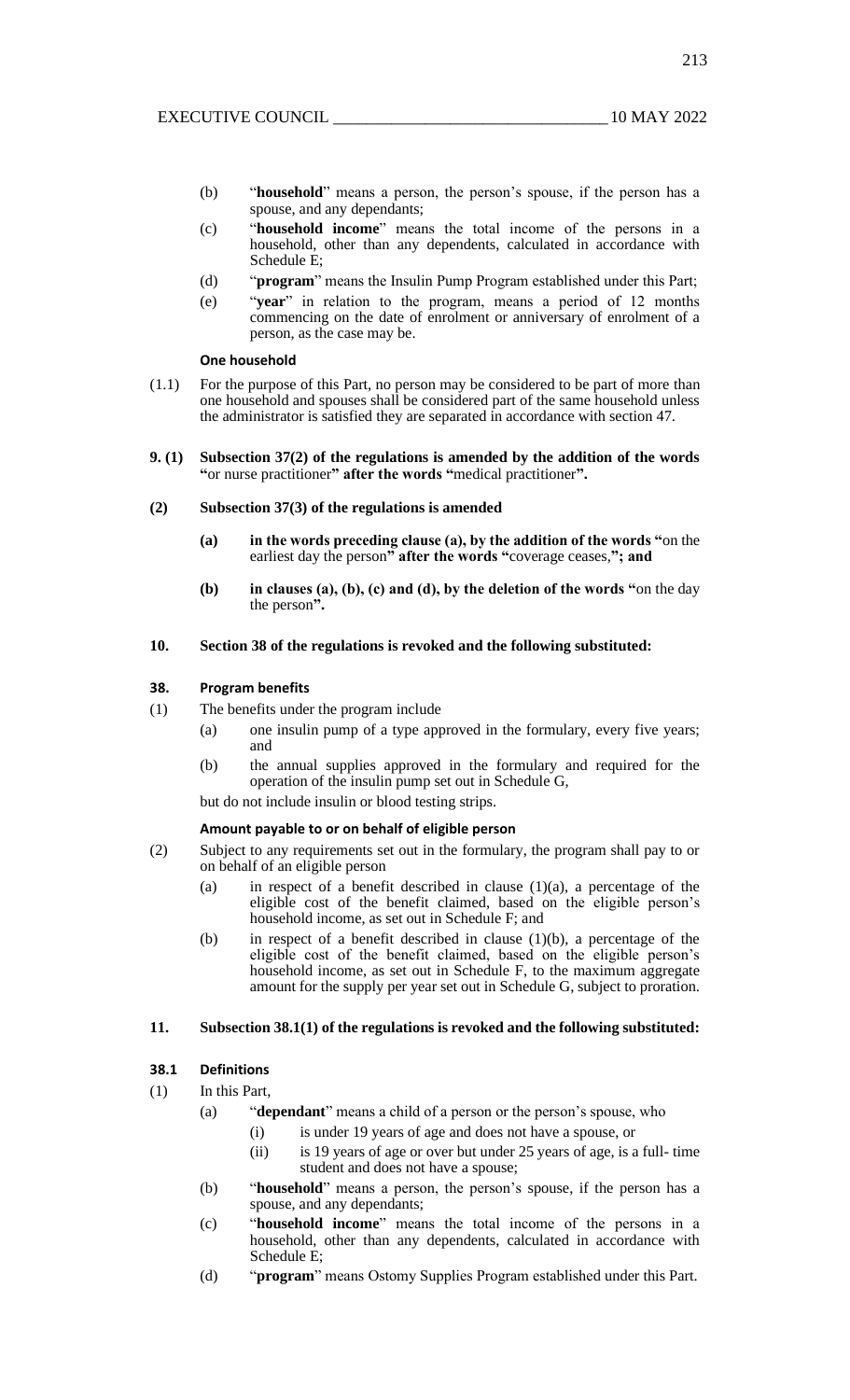### **One household**

(1.1) For the purpose of this Part, no person may be considered to be part of more than one household and spouses shall be considered part of the same household unless the administrator is satisfied they are separated in accordance with section 47.

#### **12. (1) Subsection 38.2(2) of the regulations is revoked and the following substituted:**

#### **Eligibility criteria**

- (2) A resident is eligible to be enrolled in the program if the resident
	- (a) has a permanent abdominal stoma; and
		- (b) is entitled to payment for basic health service benefits under the *Health Services Payment Act* and the *Hospital and Diagnostic Services Act*.

#### **(2) Subsection 38.2(4) of the regulations is amended**

- **(a) in the words preceding clause (a), by the addition of the words "**on the earliest day the person**" after the words "**coverage ceases,**"; and**
- **(b) in clauses (a) and (b), by the deletion of the words "**on the day the person**".**

#### **13. Section 38.3 of the regulations is revoked and the following substituted:**

#### **38.3 Program benefits**

(1) The benefits under the program include the supplies specified in the formulary that are required for the maintenance of an abdominal stoma and the collection of bodily waste.

#### **Amount payable to or on behalf of eligible person**

- (2) Subject to any requirements set out in the formulary, the program shall pay to or on behalf of an eligible person a percentage of the eligible cost of the benefit claimed, based on the eligible person's household income, as set out in Schedule F, to a maximum aggregate of \$2,400 in a program year, subject to proration.
- **14. The regulations are amended by the addition of the following after section 38.3:**

## **PART 13.2**

## **Diabetes Glucose Sensor Program**

### **38.4 Definitions**

- (1) In this Part,
	- (a) "**dependant**" means a child of a person or the person's spouse, who
		- (i) is under 19 years of age and does not have a spouse, or
		- (ii) is 19 years of age or over but under 25 years of age, is a full-time student and does not have a spouse;
	- (b) "**household**" means a person, the person's spouse, if the person has a spouse, and any dependants;
	- (c) "**household income**" means the total income of the persons in a household, other than any dependents, calculated in accordance with Schedule E;
	- (d) "**Program**" means Diabetes Glucose Sensor Program established under this Part.

## **One household**

(2) For the purpose of this Part, no person may be considered to be part of more than one household and spouses shall be considered part of the same household unless the administrator is satisfied they are separated in accordance with section 47.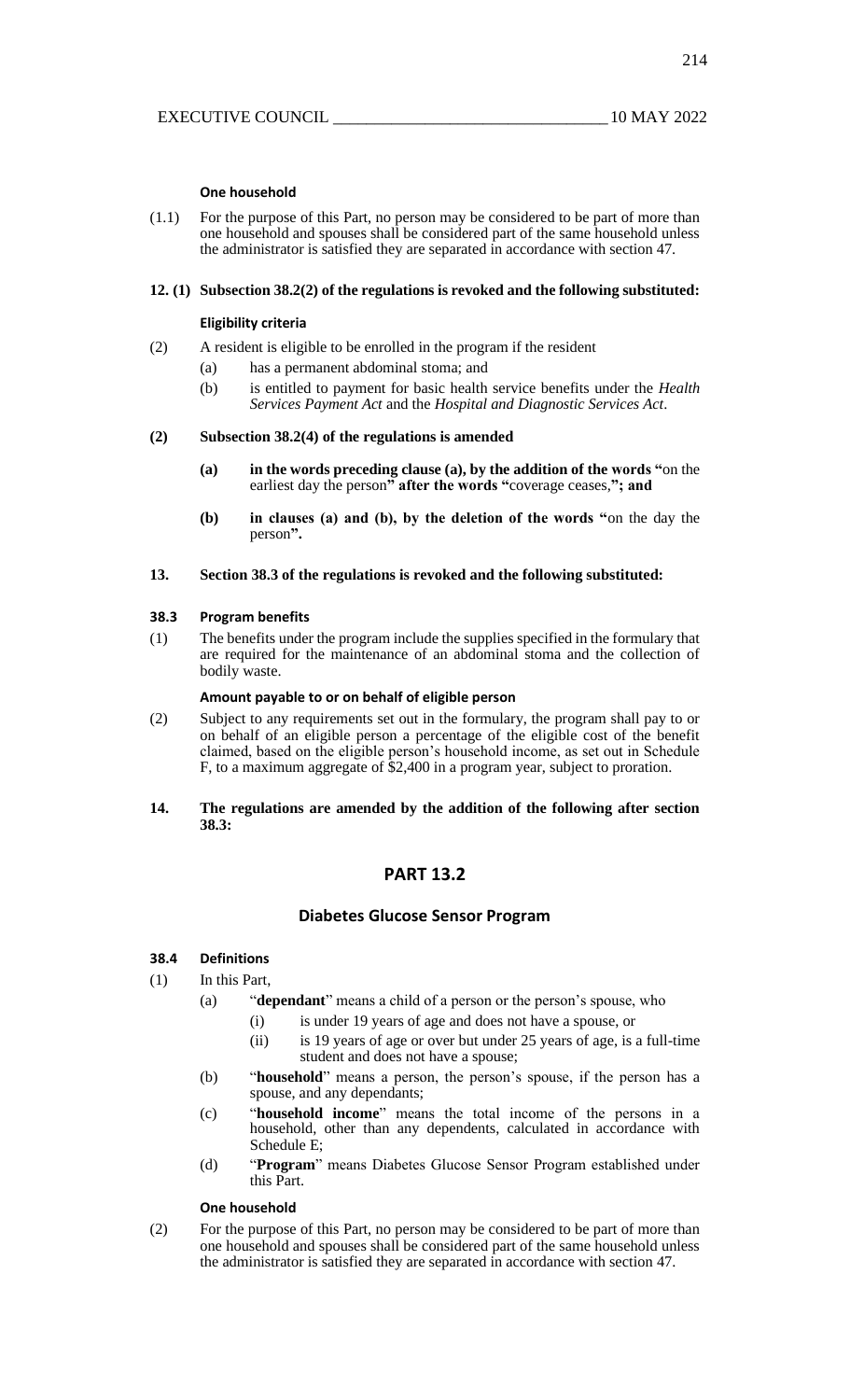### **38.5 Program established**

(1) There is hereby established a program under the Plan entitled the Diabetes Glucose Sensor Program.

## **Eligibility criteria**

- (2) A resident is eligible to be enrolled in the Program if the resident is
	- (a) diagnosed by a medical practitioner or nurse practitioner as having diabetes;
	- (b) reliant on an insulin pump or multiple daily injections of insulin to manage the diabetes; and
	- (c) entitled to payment for basic health service benefits under the *Health Services Payment Act* and the *Hospital and Diagnostic Services Insurance Act*.

## **Eligibility ceases**

- (3) An eligible person ceases to be eligible for benefits under the Program, and the person's coverage ceases, on the earliest day the person
	- (a) leaves the province to establish residence in another province or country; or
	- (b) ceases to be an entitled person under the *Health Services Payment Act* and the *Hospital and Diagnostic Services Insurance Act*.

### **Program year**

(4) Subject to subsection (5), the program year commences July 1 in a year and ends June 30 in the following year.

## **Initial program year**

(5) The Program commences June 1, 2022 and runs for an initial partial program year, ending June 30, 2022.

### **38.6 Benefit**

(1) The benefits under the Program include a glucose sensor of a type approved in the formulary.

#### **Amount payable to or on behalf of eligible person**

(2) Subject to any requirements set out in the formulary, the Program shall pay to or on behalf of an eligible person the eligible cost of a benefit claimed to a maximum aggregate of \$2,400 in a program year, subject to proration.

#### **Co-payment, no third party insurance**

(3) For any benefit dispensed, an eligible person who is not covered by a contract of third-party insurance is responsible for the co-payment set out in the second column opposite the household income range in the first column in which the eligible person's household income falls in the following table:

| <b>Household Income</b> | Co-payment |
|-------------------------|------------|
| \$0 to \$20,000         | \$0.00     |
| \$20,001 to \$40,000    | \$10.00    |
| \$41,001 to \$50,000    | \$20.00    |
| \$50,001 to \$100,000   | \$60.00    |
| $$100,001$ or greater   | \$80.00    |

### **Co-payment, third party insurance**

- (4) For any benefit dispensed, an eligible person who is covered by a contract of thirdparty insurance is responsible for a co-payment equal to the lesser of
	- (a) twenty per cent of the co-payment amount specified in subsection (2) that would be payable if the eligible person was not covered by a contract of third-party insurance; and
	- (b) the balance owing after reimbursement for the benefit by the person's third-party insurer.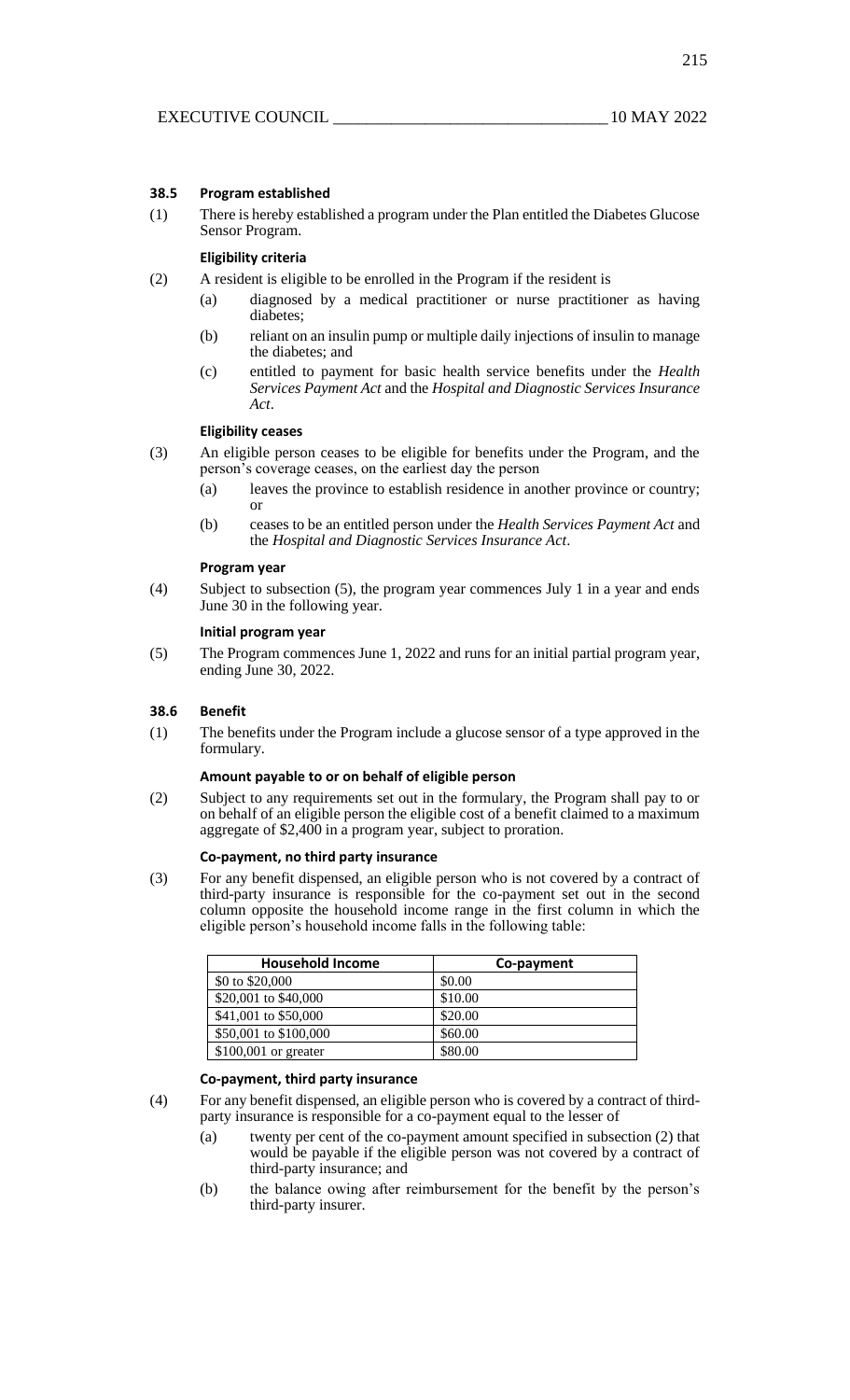216

### **15. Schedule C to the regulations is amended**

- **(a) by the deletion of the words "**Line 150**" and the substitution of the words "**Line 15000**";**
- **(b) by the deletion of the words "**Line 210**" and the substitution of the words "**Line 21000**";**
- **(c) by the deletion of the words "**Line 214**" and the substitution of the words "**Line 21400**"; and**
- **(d) by the deletion of the words "**Line 220**" and the substitution of the words "**Line 22000**".**
- **16. Schedule E to the regulations is revoked and Schedule E as set out in Schedule 1 to these regulations is substituted.**
- **17. Schedule F to the regulations is revoked and Schedule F as set out in Schedule 2 to these regulations is substituted.**
- **18. These regulations come into force on June 1, 2022.**

## **SCHEDULE 1**

## **SCHEDULE E**

For the purposes of the Insulin Pump Program, the Ostomy Supplies Program and the Diabetes Glucose Sensor Program, the income of a person in a household, other than a dependant, shall be based on the amounts reported on the specified lines of the person's income tax return for the preceding tax year, as filed with and verified by the Canada Revenue Agency, calculated as follows:

Line 15000 (total income) less Line 21000 (split income) less Line 21400 (child care expenses) less Line 22000 (support payments made)

## **SCHEDULE 2**

## **SCHEDULE F**

For the purposes of the Insulin Pump Program and the Ostomy Supplies Program the percentage of the eligible cost of a benefit claimed that is covered based on an eligible person's household income is as follows:

| <b>Household Income</b> | <b>Percentage Covered of Eligible Cost</b><br>of Benefit Claimed |
|-------------------------|------------------------------------------------------------------|
| \$0 to \$20,000         | 100%                                                             |
| \$20,001 to \$40,000    | 95%                                                              |
| \$41,001 to \$50,000    | 90%                                                              |
| \$50,001 to \$100,000   | 70%                                                              |
| \$100,001 or greater    | 60%                                                              |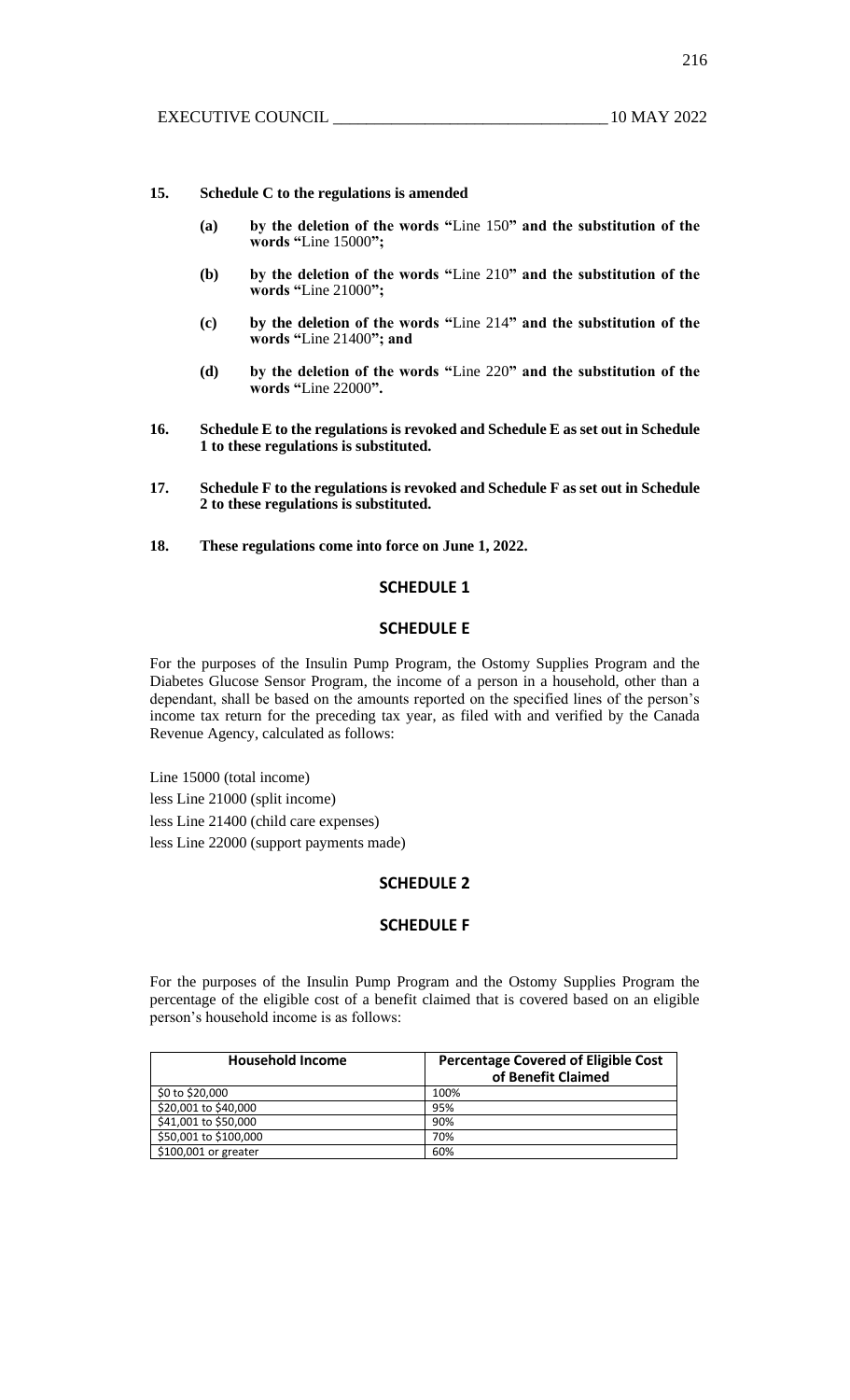217

## **EXPLANATORY NOTES**

**SECTION 1** removes the definitions of "medical practitioner" and "resident", which are defined in the *Interpretation Act* and the Act, respectively. It adds a definition of "nurse practitioner".

**SECTION 2** amends clause  $7(2)(a)$  of the regulations to provide for diagnosis by either a nurse practitioner or a medical practitioner.

**SECTION 3** adds a clause to subsection 8(2) of the regulations specifying the co-payment for glucagon under the Diabetes Drug Program.

**SECTION 4** amends specified provisions to update the referenced income tax return line numbers.

**SECTION 5** amends section 19 of the regulations to extend eligibility under the Financial Assistance Drug Program to persons in receipt of assured income under the *Supports for Persons with Disabilities Act*.

**SECTION 6** amends Part 11 of the regulations to refer to a sexually transmitted infection instead of a sexually transmitted disease. It also amends section 31 in Part 11 to provide for a diagnosis by either a nurse practitioner or a medical practitioner.

**SECTION 7** revokes and replaces Part 12 of the regulations to expand the Opioid Replacement Therapy Drug Program to the Substance Use Harm Reduction Drug Program to provide drug therapy for alcohol or opioid dependency.

**SECTION 8** revokes and replaces subsection 36(1) of the regulations to update definitions of terms related to the Insulin Pump Program.

**SECTION 9** amends subsection 37(2) of the regulations to provide for diagnosis by either a nurse practitioner or a medical practitioner for the purposes of the Insulin Pump Program. It amends subsection 37(3) of the regulations to clarify when eligibility under the program ceases.

**SECTION 10** revokes and replaces section 38 of the regulations to clarify the benefits and payments in respect of benefits under the Insulin Pump Program.

**SECTION 11** revokes and replaces subsection 38.1(1) of the regulations to update definitions of terms related to the Ostomy Supplies Program.

**SECTION 12** revokes and replaces subsection 38.2(2) of the regulations to improve the wording. It amends subsection 38.2(4) of the regulations to clarify when eligibility under the Ostomy Supplies Program ceases.

**SECTION 13** revokes and replaces section 38.3 of the regulations to clarify benefits and payments in respect of benefits under the Ostomy Supplies Program.

**SECTION 14** adds a new Part 13.2 to establish a Diabetes Glucose Sensor Program under the Drug Cost Assistance Plan.

**SECTION 15** amends Schedule C to update the referenced income tax return line numbers.